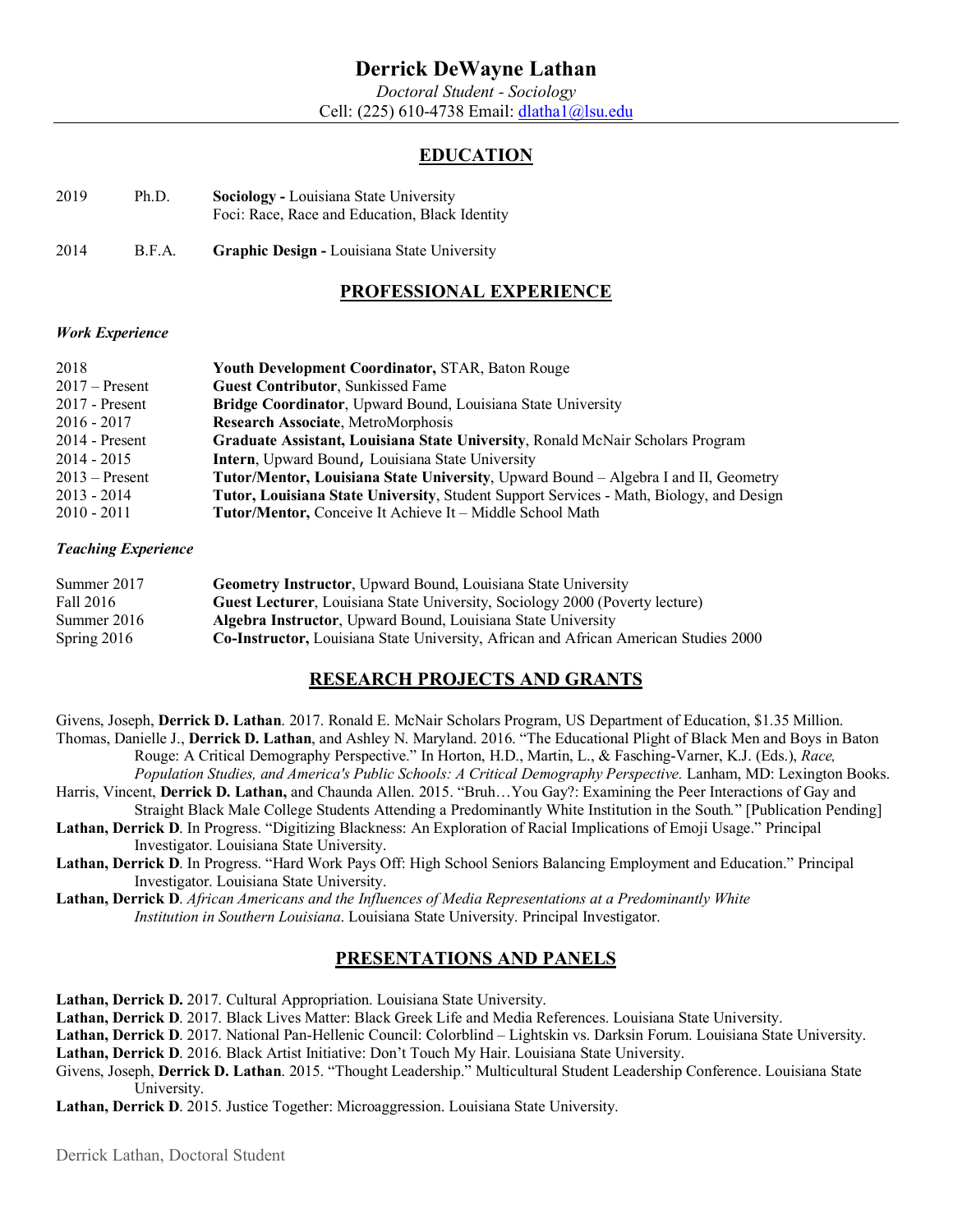**Lathan, Derrick D**. 2015. Theta Kappa Chapter, Omega Psi Phi Fraternity Inc.: Sexual Assault on College Campuses. Louisiana State University.

**Lathan, Derrick D**. 2013. Springfest: Student Diversity*.* Louisiana State University.

**Lathan, Derrick D**. 2013. Real Talk- You're Coming to College. Louisiana State University.

**Lathan, Derrick D**. 2013. Black Masculinity in America: A Sideline Story Pt. II. Louisiana State University.

**Lathan, Derrick D**. 2013. "Effects of Representation and Images: Success at a PWI." Southwestern Black Student Leadership Conference. Texas A&M University.

- **Lathan, Derrick D**. 2012. "Effects of Representation and Images: Success at a PWI*.*" Multicultural Student Leadership Conference. Louisiana State University.
- **Lathan, Derrick D**. 2012. "Experiences of LSU African American Male Undergrads." National Summit on African American Male Educational Success. Louisiana State University.

**Lathan, Derrick D**. 2012 & 2011. BMLI Preview Day. Black Male Leadership Initiative. Louisiana State University.

#### **AWARDS AND HONORS**

| 2018        | Warner Scholars Program                                        |
|-------------|----------------------------------------------------------------|
| 2017        | NAACP Image Award: upGRADed Nominee                            |
| 2016        | Shine Your Light Talent Showcase Winner                        |
| 2015        | Omega Psi Phi Fraternity, Inc. Humanitarian Award              |
| 2015        | LSU BMLI Pourciau & Bennett Leadership Award                   |
| 2015 - 2016 | Upward Bound Outstanding Service Award                         |
| 2013        | <b>SBSLC Poetry Slam</b>                                       |
| 2012 - 2013 | Ronald E. McNair Research Scholars Summer Research Internship  |
| 2012        | Mr. and Miss Imani Pageant scholarship                         |
| 2011-2014   | Black Faculty & Staff Caucus at LSU Academic Achievement Award |
| 2011        | Showtime at the Cotillion Open Mic Talent Show                 |
|             |                                                                |

# **LOUISIANA STATE UNIVERSITY AFFILIATIONS**

| $2018$ - Present | Vice President, Black Graduate and Professional Student Association                                                    |
|------------------|------------------------------------------------------------------------------------------------------------------------|
| 2017 - Present   | <b>Advisor, Black Artist Initiative</b>                                                                                |
| $2017$ – Present | <b>Associate Editor, DuBois Courier</b>                                                                                |
| $2017 -$ Present | <b>Member, BGPSA - Community Engagement Committee</b>                                                                  |
| $2014$ - Present | Member, Omega Psi Phi Fraternity Inc.                                                                                  |
| 2013 - 2014      | <b>Committee Member, NSF/Innovation through Institutional Integration <math>(I^3)</math> Student Governing Council</b> |
| 2013 - 2014      | <b>Participant, Campus Conversations</b>                                                                               |
| 2011-2014        | Scholar, Ronald E. McNair Research Scholars Program                                                                    |
| 2011-2012        | <b>Member, Graphic Design Student Association</b>                                                                      |
| 2010 - 2013      | <b>Alumnus, Black Male Leadership Initiative</b>                                                                       |

### **SERVICE**

| Co-coordinator, Black Girls Rock<br>2017<br>Volunteer, MLK Commemorative Celebration<br>2017<br>2016<br><b>Delegate</b> , Urban Congress<br>2016<br>Data Collection, Urban Congress Press Conference<br>2016<br>$Co$ -organizer, #AsAMatterOfFact Forum – SUBR and LSU collaboration<br><b>Co-organizer</b> , $\#$ Mizzou – A Discussion on Where We Belong<br>2015<br>2015<br><b>Volunteer</b> , Youth Oasis Group Home<br><b>Judge, Multicultural Student Leadership Conference</b><br>2015<br>2014-2015<br><b>Committee Member, Omega Lamplighters</b><br>$2014 - 2017$<br><b>Co-coordinator</b> , New Horizon Head Start Thanksgiving Dinner Giveaway<br>2014<br>Volunteer, Theta Kappa Chapter Preview Day<br>2014<br>Volunteer, LSU Geaux Big<br>$2013 - 2016$<br><b>Volunteer, LSU BMLI Preview Day</b> | 2018          | Committee Co-Chair, MLK Commemorative Celebration Committee |
|----------------------------------------------------------------------------------------------------------------------------------------------------------------------------------------------------------------------------------------------------------------------------------------------------------------------------------------------------------------------------------------------------------------------------------------------------------------------------------------------------------------------------------------------------------------------------------------------------------------------------------------------------------------------------------------------------------------------------------------------------------------------------------------------------------------|---------------|-------------------------------------------------------------|
|                                                                                                                                                                                                                                                                                                                                                                                                                                                                                                                                                                                                                                                                                                                                                                                                                |               |                                                             |
|                                                                                                                                                                                                                                                                                                                                                                                                                                                                                                                                                                                                                                                                                                                                                                                                                |               |                                                             |
|                                                                                                                                                                                                                                                                                                                                                                                                                                                                                                                                                                                                                                                                                                                                                                                                                |               |                                                             |
|                                                                                                                                                                                                                                                                                                                                                                                                                                                                                                                                                                                                                                                                                                                                                                                                                |               |                                                             |
|                                                                                                                                                                                                                                                                                                                                                                                                                                                                                                                                                                                                                                                                                                                                                                                                                |               |                                                             |
|                                                                                                                                                                                                                                                                                                                                                                                                                                                                                                                                                                                                                                                                                                                                                                                                                |               |                                                             |
|                                                                                                                                                                                                                                                                                                                                                                                                                                                                                                                                                                                                                                                                                                                                                                                                                |               |                                                             |
|                                                                                                                                                                                                                                                                                                                                                                                                                                                                                                                                                                                                                                                                                                                                                                                                                |               |                                                             |
|                                                                                                                                                                                                                                                                                                                                                                                                                                                                                                                                                                                                                                                                                                                                                                                                                |               |                                                             |
|                                                                                                                                                                                                                                                                                                                                                                                                                                                                                                                                                                                                                                                                                                                                                                                                                |               |                                                             |
|                                                                                                                                                                                                                                                                                                                                                                                                                                                                                                                                                                                                                                                                                                                                                                                                                |               |                                                             |
|                                                                                                                                                                                                                                                                                                                                                                                                                                                                                                                                                                                                                                                                                                                                                                                                                |               |                                                             |
|                                                                                                                                                                                                                                                                                                                                                                                                                                                                                                                                                                                                                                                                                                                                                                                                                |               |                                                             |
|                                                                                                                                                                                                                                                                                                                                                                                                                                                                                                                                                                                                                                                                                                                                                                                                                | $2011 - 2017$ | Volunteer, MLK Day of Service Volunteer                     |